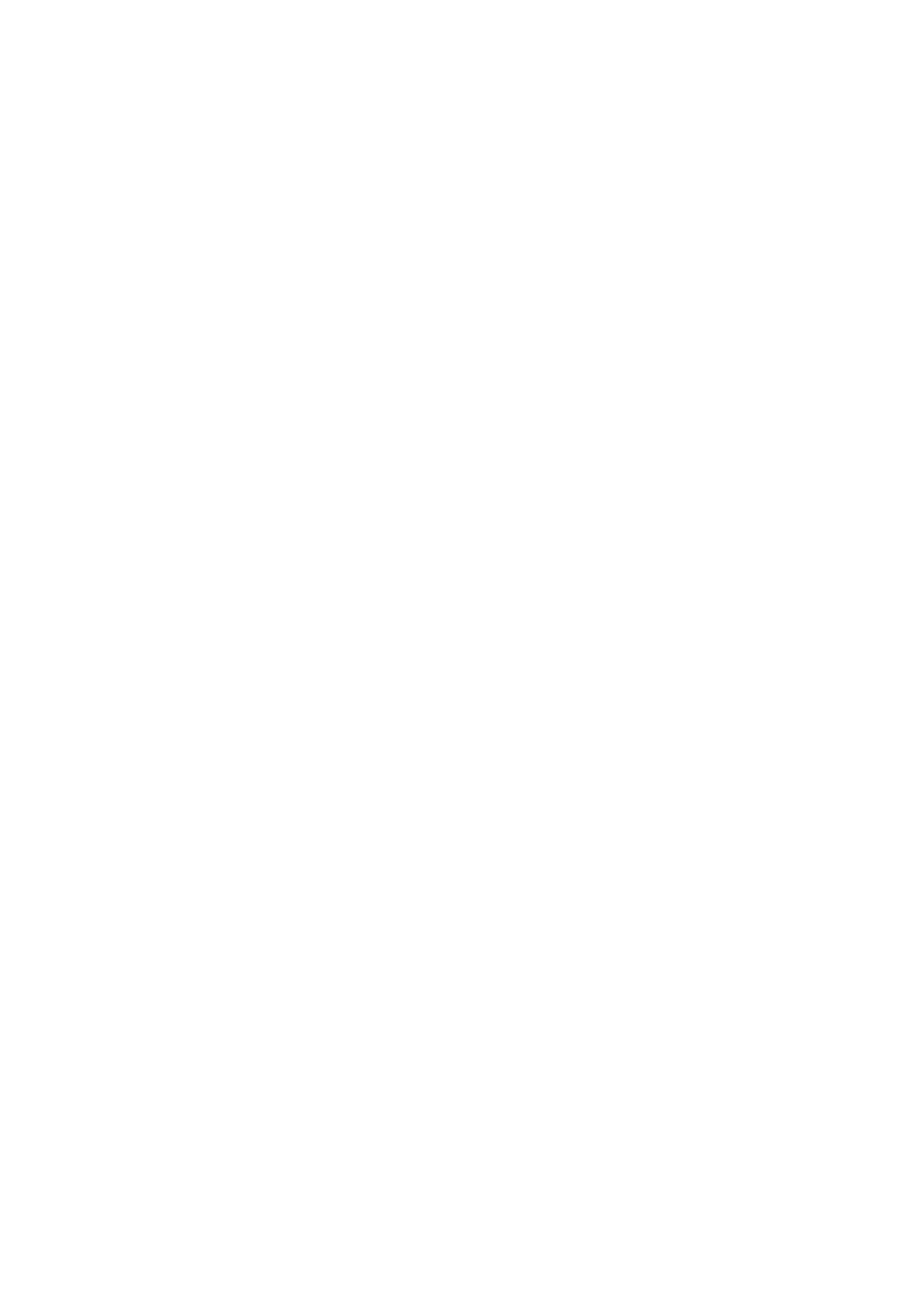## **Foreword**

This booklet outlines the performance of candidates in all aspects of CCEA's General Certificate of Secondary Education (GCSE) in Drama (Legacy) for this series.

CCEA hopes that the Chief Examiner's and/or Principal Moderator's report(s) will be viewed as a helpful and constructive medium to further support teachers and the learning process.

This booklet forms part of the suite of support materials for the specification. Further materials are available from the specification's microsite on our website at www.ccea.org.uk.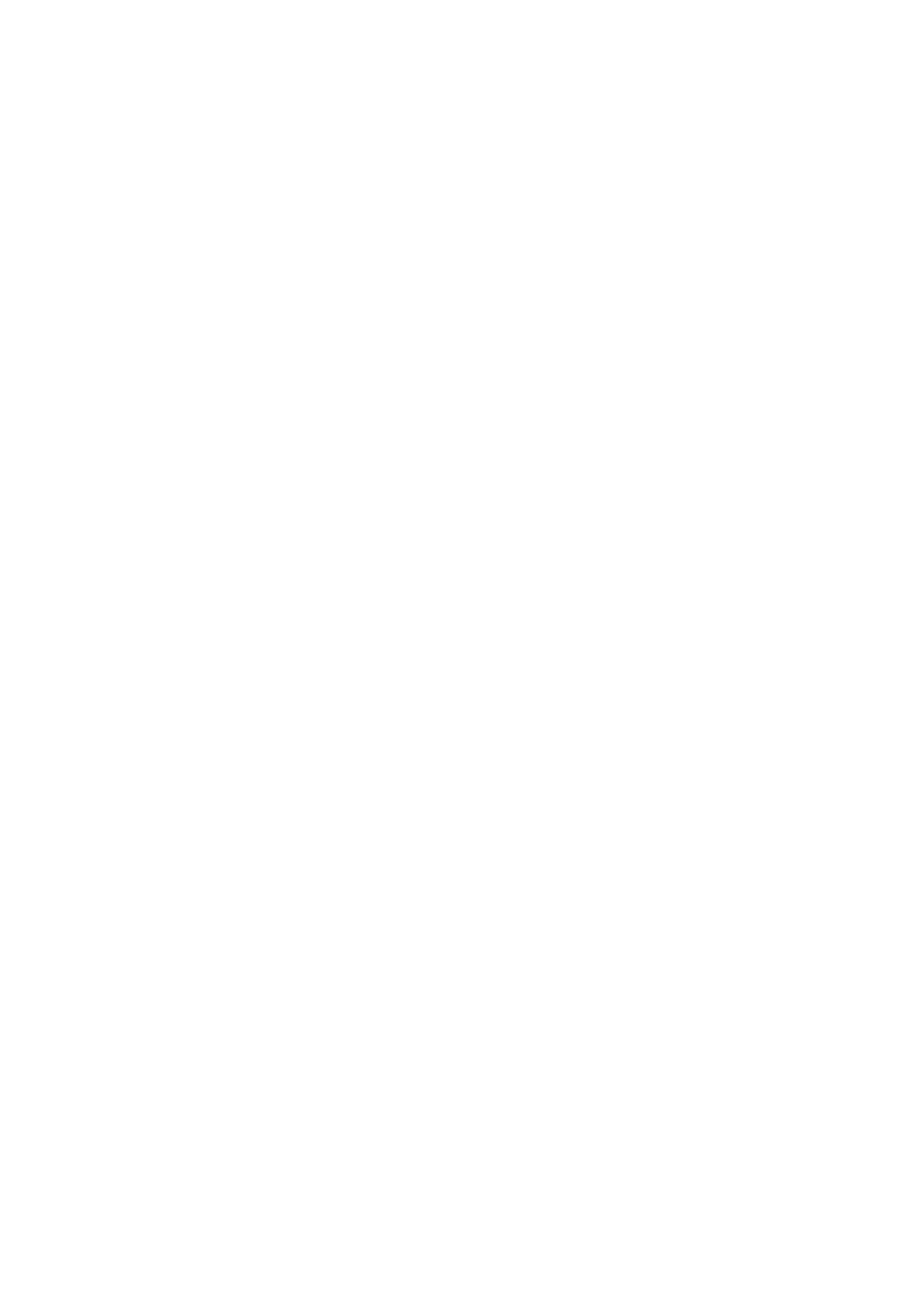## **Contents**

| <b>Assessment Unit 1</b> | <b>Understanding Drama</b> |  |
|--------------------------|----------------------------|--|
| <b>Assessment Unit 2</b> | Drama Performance          |  |
| <b>Contact details</b>   |                            |  |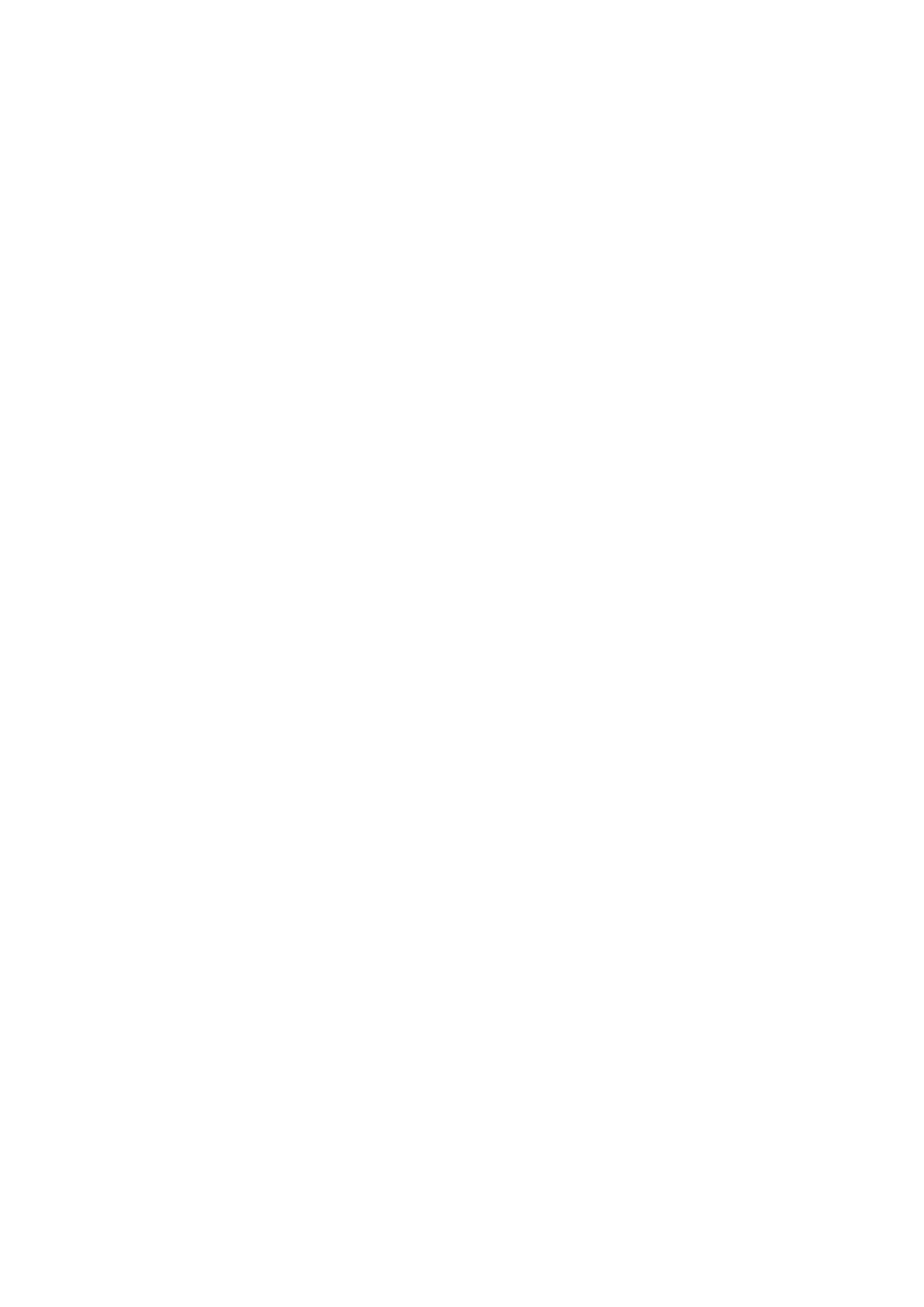## **GCSE DRAMA (LEGACY)**

## **Chief Examiner's Report**

### **Assessment Unit 1 Understanding Drama**

This is the last report on the current specification and once again all candidates were able to attempt all questions.

Once again teachers have prepared their candidates well for the examination and more pupils scored top marks in Question 2 this year but answers to Question 1 and 3a were quite disappointing in many cases. There were still some rubric problems with candidates answering for Sammy as a child in Question 1 and a number of rehearsal strategies being developed instead two or two improvisations being developed instead of only one. The majority of candidates answered the paper in the order of the questions which was a distinct advantage for timing and content and some added more information for specific questions at the end of the paper.

The most popular text again this year was Blood Brothers. A number of centres chose The Crucible, Juno and the Paycock, Philadelphia Here I Come and Across The Barricades. One centre chose Romeo and Juliet.

- **Q1** Question 1 was generally answered well with an appropriate sketch and annotation. Some candidates added justification to the sketch and some merely described the costume in the justification. Some omitted period and status and many did not include an appropriate quotation with comment. Many candidates did not refer to colour, material or shape. Top band answers require the candidate to be 'perceptive' in their response and must be imaginative about the context of the scene. For Blood Brothers the scene was set in the late 70's, early 80's, but some candidates added modern costuming such as hoodies, cargos and tracksuits and some left out the gun as an essential prop in this scene. However, some candidates added imaginative props such as gloves to hide fingerprints, a balaclava for robberies, sunglasses to make him look 'cool' and a scar from getting the plate in his head and bruises from being in fights. Mary Warren from The Crucible was generally very well answered.
- **Q2** The Question 2 answers were generally well attempted by candidates of all abilities, with some excellent structuring of the answer reflecting work in the top band. We had some new rehearsal methods such as 'melodrama', 'gibberish', 'mirror work' and 'Le Coq's 7 levels of tension'. A few candidates used script in their improvisation which was very similar to the original play. For some candidates the chosen moment was a response to another character's line which often proved very successful but some candidates did not include a 'chosen moment' or did not refer to the chosen moment in the application. Again there were some centres who had chosen several lines of text rather than a moment and some referred to a different moment in the application. Also some candidates are still directing the rehearsal work which is not required. Lower ability answers often had brief rehearsal work and limited or no application for a chosen moment and also often lacked reference to text. A few candidates did not refer to a 'contrasting' moments. Overall the answers to this question were of a higher standard as teachers have taught the students the structure of what is required for a top band answer and more students received full marks in this question this year.
- **Q3 (a)** The 3 (a) question should refer briefly to the background, style, staging and playwright for their Scripted Performance and some candidates did exactly this but many candidates wrote about their character, performance, lighting, music,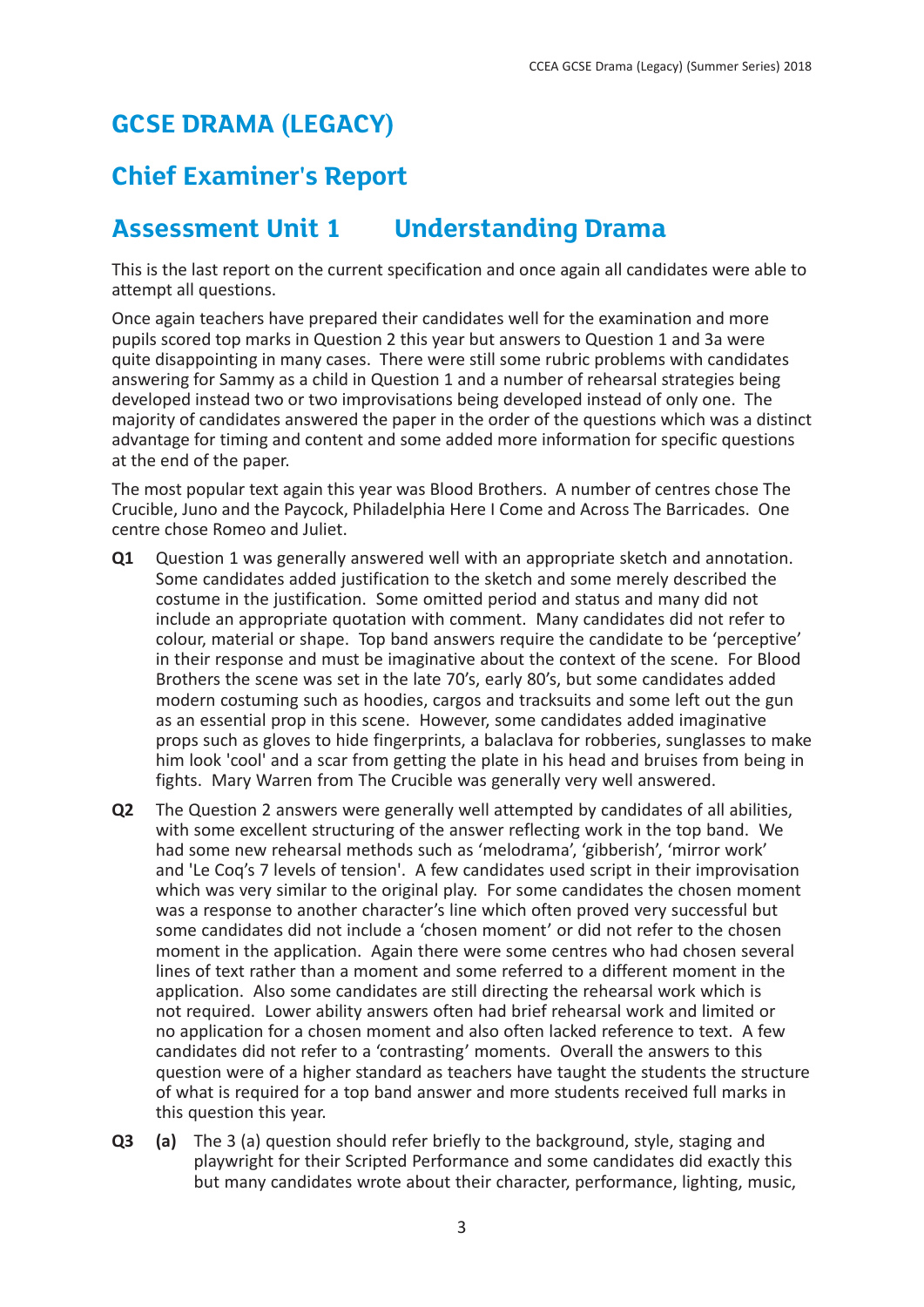costume and props which were not required and often included too much information on specific aspects of the play. Some candidates were influenced by Stanislavski, Brecht, Artaud and Bruiser Theatre Company in their performance and wrote in some detail about their style of performance with understanding while others simply referred to the practitioner without any knowledge of the style of performance. Some candidates referred to rehearsal work and how their role was developed for an audience and many candidates spent considerable time describing their character which was not required.

**(b)** The final question was generally answered well but some candidates ran out of time. Some candidates used a range of quotations and described their voice in performance without any understanding of what they hoped to achieve. Some candidates referred to other performance skills such as movement and facial expressions. Responses from weaker candidates tended to be descriptive with some general reference to vocal performance without range and limited text reference. The plays chosen were generally appropriate. Sparkleshark and Joyriders were quite popular this year and Heaney's Burial at Thebes and Requiem for Ground Zero were challenging texts but led to positive responses. Other popular choices were, Lord of the Flies, Steel Magnolias and Living with Lady Macbeth.

#### **Further Comments**

The level of language was appropriate for the candidates and many of them used specific Drama terminology with understanding in their responses. The majority of candidates finished the paper in the allocated time but some wrote at length on Question 3 (a) and were unable to complete.

Overall candidates wrote in detail on each question, with some candidates writing extensively and are to be congratulated for their comprehensive knowledge and understanding of their set text.

The overall standard of written communication was very good and the same spelling mistakes 'portray', 'performance' and 'rehearsal' were prevalent again this year.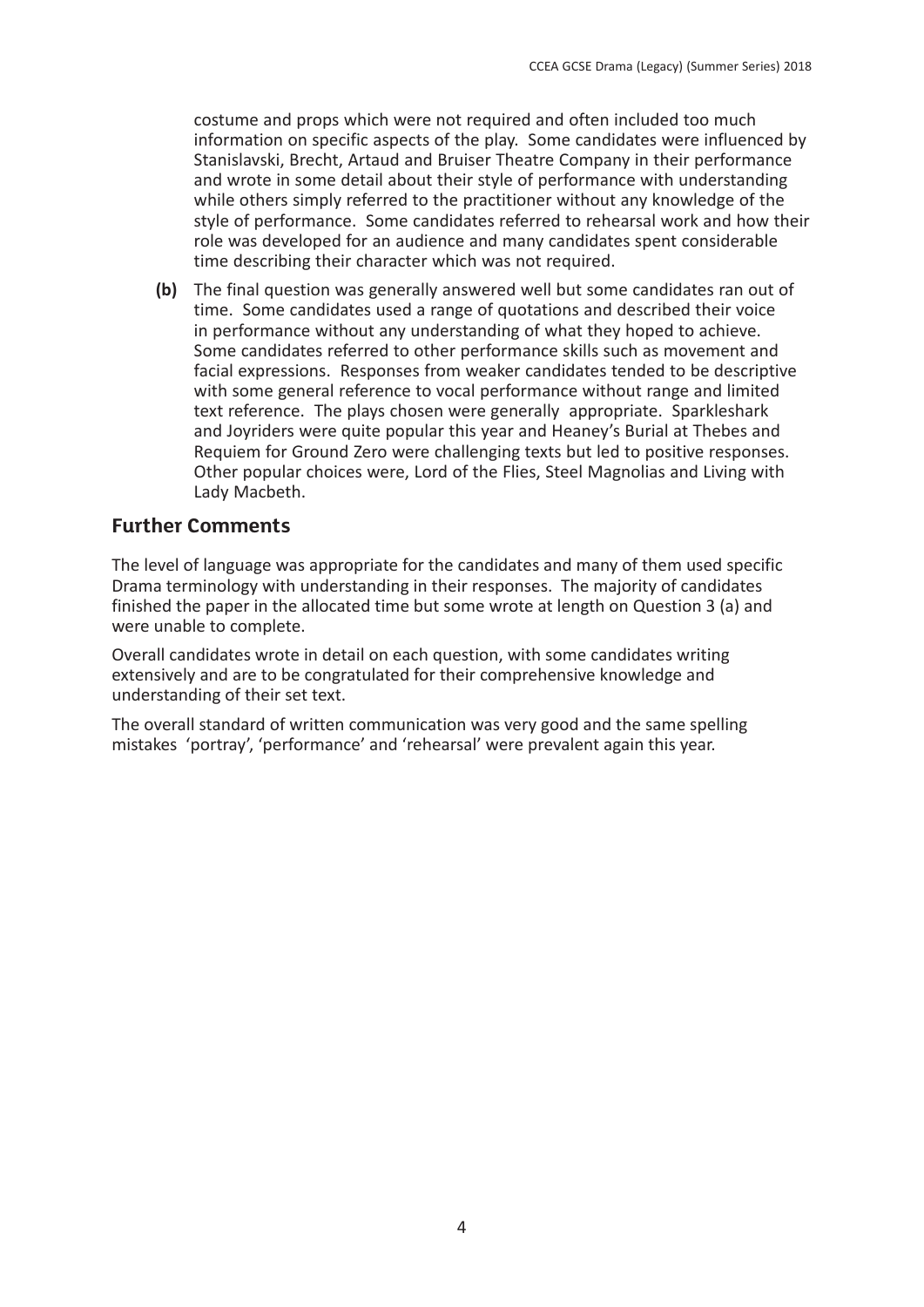# **Principal Moderator's Report**

## **Assessment Unit 2 Drama Performance**

The team of Moderators were generally impressed with the moderation process of this final series of the current GCSE Drama Specification. Congratulations to pupils and teachers on this year's achievements and on their past achievements for this very successful award.

Overall standards at moderation were generally good with evidence of thorough preparation at some very strong centres some of which were new to CCEA GCSE Drama. Performances and appraisals were generally well prepared for the most part and candidates were thoroughly engaged in the process at nearly all centres.

Assessment criteria were applied appropriately, however, there were more adjustments this year than in any other previous series. Ten centres were adjusted overall with five centres adjusted upward and five adjusted downward. There were also issues with centres marking right to the edge of tolerance in terms of leniency. The Moderators made note of this practice on the TAC6 centre reports.

The variety of texts explored was again extensive with a broad range of style and genre represented in the choices of centres. The range included texts from the classics of Shakespeare to more contemporary choices. There were at least eight texts presented for the first time this year and around 60 texts in total explored for the Scripted Performance. Centres are to be reminded that texts must be of a published nature, which means that unsourced internet material and screenplays are not acceptable.

The most popular choices this year were: Lord of the Flies, Blue Remembered Hills, Be My Baby and Dancing at Lughnasa. Some very strong candidates rose to the challenge presented by some great text choices and this year it was reported by several of the Moderators that candidates were "accomplished" in their often challenging roles. One Moderator reported that a group of students performing Cagebirds were "a joy to watch from start to finish."

Only one centre chose to perform Devised Drama for this series.

#### **Assessment**

Teachers' assessment was, in general, of the standard required although a significant number of centres are still marking generously. The tolerance of +/-3 is widely known and it was again the case that a number of teachers were assessing to tolerance. Tolerance, however, may change for any series as a result of organisational requirements and those centres marking to this may find that their marking is beyond tolerance, leading to an adjustment.

AO3, Appraisal, was more realistically marked this year with less tendency to mark all students in Mark Band 4. Appraisals continued to strengthen with more evidence of research and rehearsal methods/ideas in evidence. Stronger evaluative comments were also apparent.

The team of Moderators made note on the TAC6 reports of any issues regarding inaccurate assessments. There is also a continuing tendency to award full marks for AO1; it was noted by Moderators that this level of achievement was not always reflected in the outcomes for AO2 and AO3. Assessment outcomes for AO1 should correspondent with those of AO2 and AO3 and be reflected in candidate notebooks.

Marking on the day of external moderation must reflect the marks awarded at internal standardisation. Centres who fell into this category received TAC6 reports which identified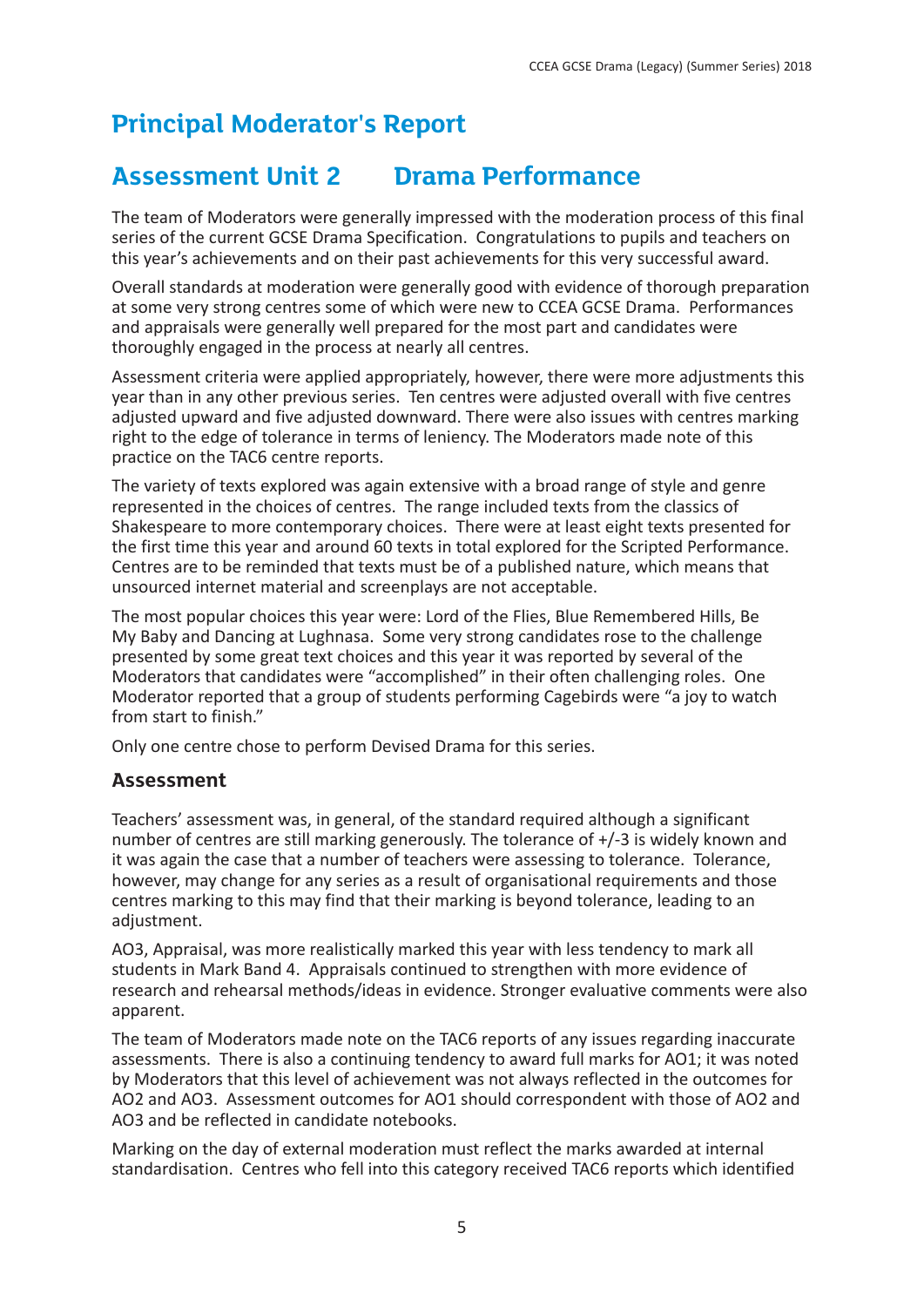this practice. Please take note that adjustments are always considered if there is a mismatch between internal and external assessment.

The notification of adjustment is indicated in the TAC6 report and centres should be aware of issues identified.

#### **Administration**

Administration was completed accurately in nearly all centres which enabled the process of moderation to run smoothly. Paperwork was completed to a good standard, however, in a few centres again this year the TAC1 and EXA39 had not been finalised before the moderation visit.

Generally, the venues and performance spaces were suited to the process of moderation, but as was the case last year, there were a few interruptions during performance and appraisal. Disruption should be avoided through the provision of a space where the candidates can perform and appraise without interruption.

Moderators welcomed the time afforded to them before the performances began for the consideration of the documentation. This enabled the Moderators to familiarise themselves with the work of the candidates. It should be noted that an adequate amount of time must be allocated to the Moderator for the inspection of documentation and to the process of finalising marks.

#### **Candidate Notebooks**

Evidence of engagement in units of coursework is contained in the candidate notebooks which are required to be completed for all candidates and for all units.

Candidates are expected to show evidence in their notebook of their research in terms of the style and period of their performances. It is also a requirement to include a discrete section for each of the two units of coursework. Notebooks must be complete and must contain evidence of preparation, research and evaluation. There was evidence of very detailed work this year with the inclusion of photographs and sketches regarding the process of preparation and rehearsal.

Notebooks at a few centres were meaningfully annotated by teachers and most notebooks met the minimum requirements this year.

There were several issues again this year regarding missing notebooks with centres requested to forward missing notebooks for inspection by the senior team at Post Moderation. Few centres complied with this request which was noted on the TAC6.

The Revised Specification introduces discreet assessment of a "Student Log" which has similar qualities to the current Candidate Notebook. Those centres who engaged their students fully in the evaluation of their work will be able to apply this good practice when undertaking this aspect of the new specification.

#### **Standard of Presentations**

Once again the drama performances were generally of a good standard with some very good, excellent and "outstanding" work in evidence. Moderators described some of the best work as "highly accomplished" with "engaging and energised performances" and praised the centres for their "continued commitment."

Nearly all of the texts proved suitable and some new texts presented "challenging and enabling opportunities" for candidates. Staging was used effectively to enhance performances at a significant number of centres, including the creative use of set, costume, props, music and lighting. Moderators commented that supportive audiences, particularly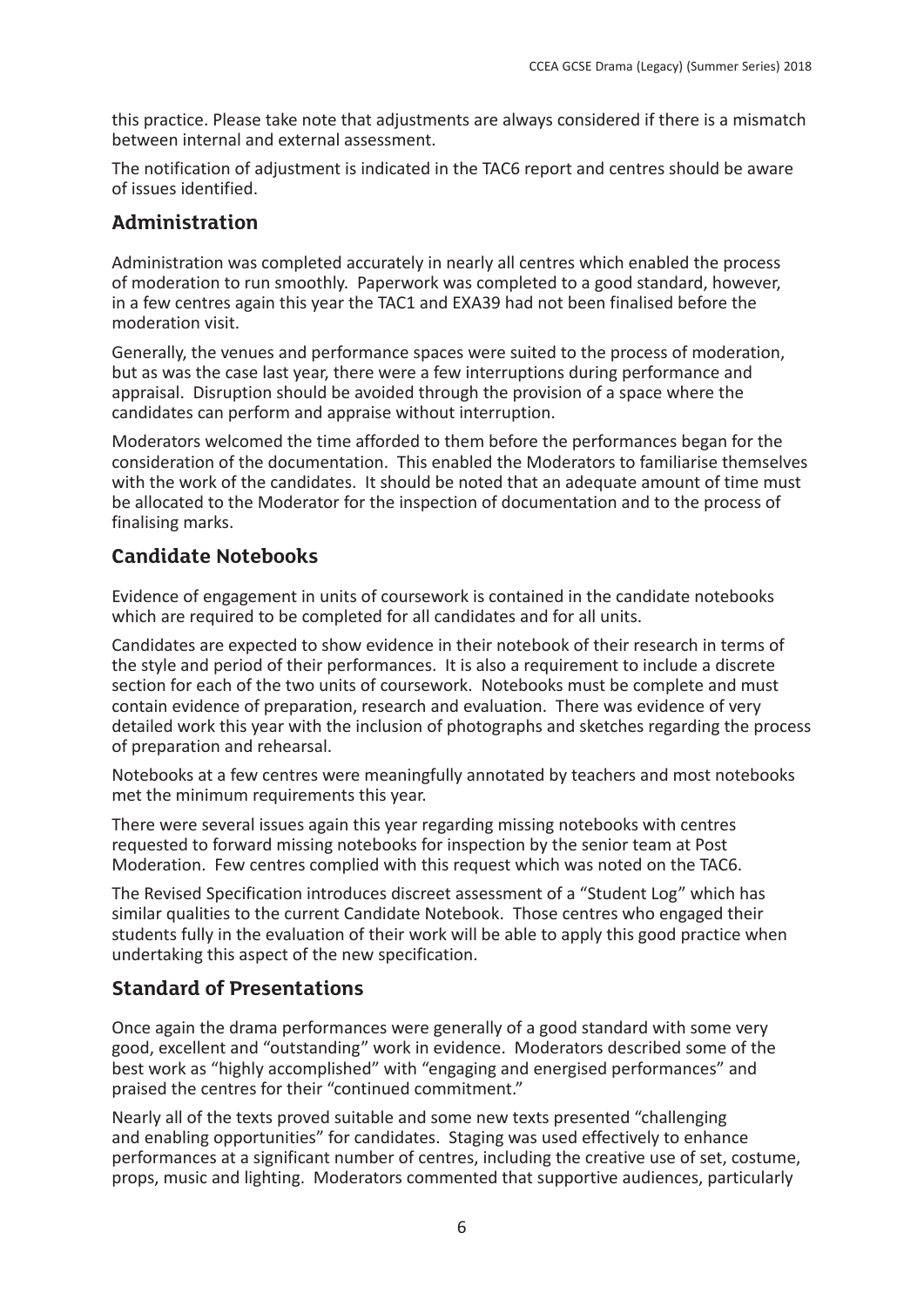of parents, added to the sense of occasion. Nearly all performances were attended by audiences.

There were several issues identified this year in terms of work which was too short which proved a barrier to achieving marks in the top range due to lack of development. The guidelines state fifteen minutes for a minimum group of three.

In most centres the full range of marks was in evidence but there were several instances again this year where the bottom candidates were not seen on the day of moderation. If the bottom candidate is not available for moderation, then the visiting moderator must be informed prior to the visit.

#### **Appraisal**

The Moderators continued to be impressed by the standard of appraisal and some of the candidates' responses were described as "articulate", "insightful" and "confident". In the main, pupils were very engaged in this process, however, it was apparent that at some points this year Moderators led the session in order to encourage a more detailed response. Effective links were often made to detailed information contained in the candidate notebooks. It should be noted that all candidates should have an equal opportunity to respond in appraisal and that questions should be directed fairly to candidates across the ability range.

Appraisals were realistically assessed this year with less tendency to mark candidates in Mark Band 4. In general they were again slightly stronger than for the previous series with more research, rehearsal and evaluative comments in evidence. There was still a tendency for weaker students to describe rather than evaluate but this was generally recognised in the marks awarded by teachers.

Centres must ensure that appraisals take place in a quiet space to enable candidates, teachers and Moderators to focus on this important process. Several appraisal sessions were interrupted by doors opening or banging; this should be avoided at centres through appropriate exam signage during the moderation session.

It should be noted that the newly revised specification does not include a post-performance appraisal.

#### **Problem Areas**

Difficulties experienced this year were quite similar to last series and centred on the following points:

- Marking on the day should reflect internal standardisation and should be within tolerance.
- The process of performance and appraisal should be uninterrupted.
- The bottom candidate must form part of the sample at external moderation.
- Work presented must be of the appropriate duration.
- Candidate notebooks must be present at external moderation for all units and all candidates.

Well done to all who participated so successfully in the 2018 final series of the current GCSE Drama specification.